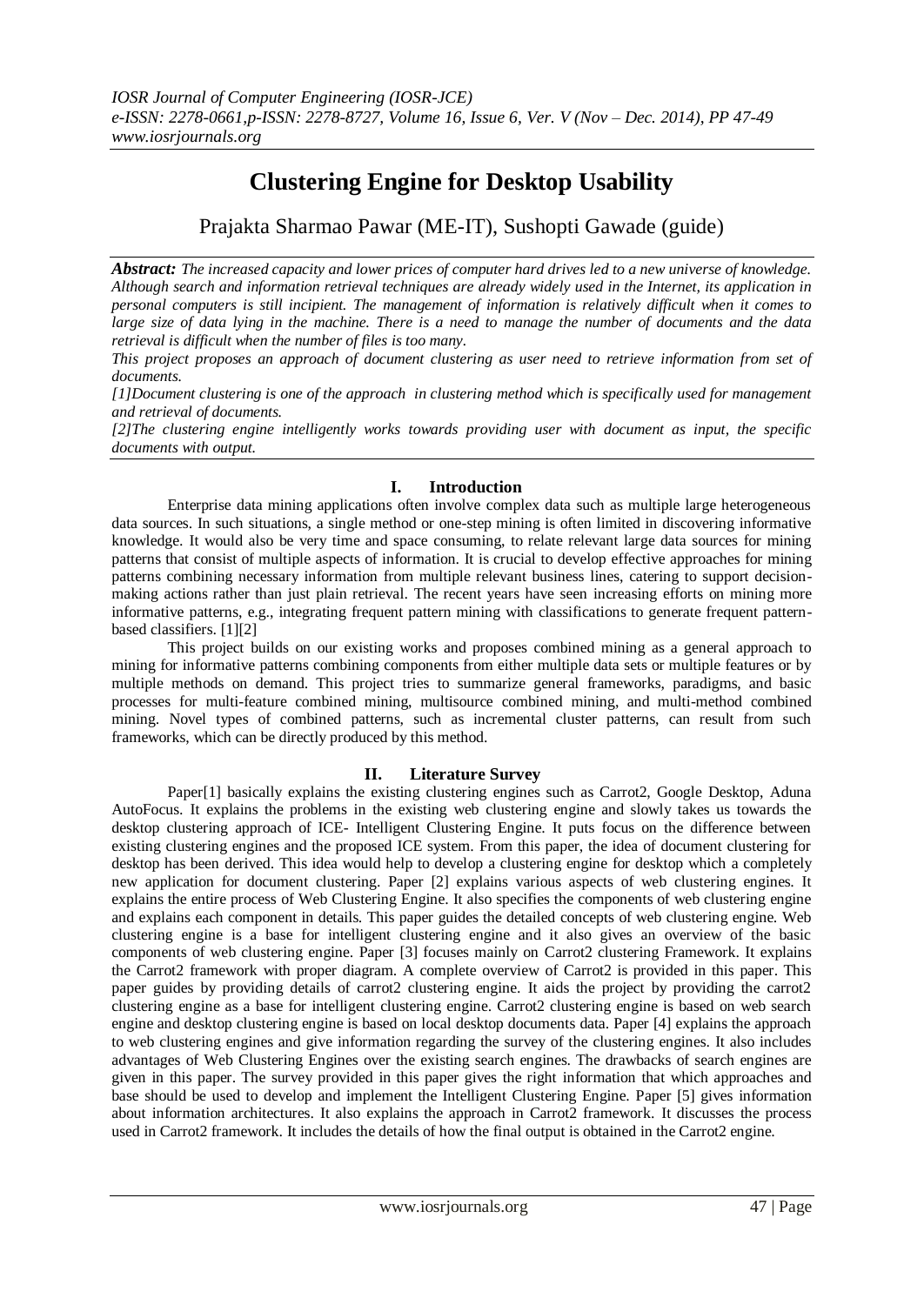# **III. Algorithms Of Intelligent Clustering Engine**

Creating a similarity matrix of snippets and assigning weights to documents Algorithm1: Term-weighted Similarity Measure [9]

#### **Steps**

1. Let () n Rx be the set of top n documents returned by a search engine when using x as the query.

2. For each document in d R  $x \in$ , construct the term vector iv with TF×IDF and truncate each vector i v to include its m highest weighted terms.

3. Let  $C(x)$  be the center of the normalized vectors  $v_i$ :

$$
C(x) = \frac{1}{n} \sum_{i=1}^{n} v_i / ||v_i||
$$

4. For each element  $\alpha_i \in \mathbb{C}(\mathcal{X})$ , suppose i t is the term corresponding to  $k_i$ . Construct the term vector () WC x

$$
k \times \frac{E(t)}{\sqrt{D(t)}}
$$

with  $\sqrt{D(t)}$ , where  $E(t)$  and  $\sqrt{D(t)}$  are the expectation and unbiased deviations of term frequency of it respectively.

5. Let  $OE(x)$  be the normalization of the center () WC x :

$$
\mathcal{Q}E(x) = \frac{W C(x)}{\left\|W C(x)\right\|}
$$

So, the similarity of two short snippets can be obtained by calculating the inner-product of  $QE(x)\times QE(y).$ 

n- number of documents Rx-Query x- xth document dR- R documents in sample TF- Total frequency IDF- Inverse document frequency Cx- Center of vectors Vi- Vector i Ki- element i E(t) Expected Deviation of term frequency  $C(x)$  -  $C(x)$  be the center of the normalized vectors  $v_i$ QE(x)- QE(x) be the normalization of the center () WC x WC(x) weighted center of term

## **IV. Module Description Of Ice**

**Loading Dataset**

This module will load the dataset into the software. The dataset is a collection of a set of documents.

#### **Search Keyword**

This module will take the keywords which the user is interested in. The keywords will be taken as input from the user and will be searched individually.

## **Preprocessing**

This module will perform preprocessing upon the search keywords. Each search keyword will be analyzed in detail. Every form of individual keyword will be considered including the synonym of each.

#### **Calculating Frequency**

A particular search keyword will exist in a document multiple times. We will calculate the frequency of each keyword..

Doc1- 48 Doc2- 40 Doc3- 12 Doc4- 33 Doc5- 9